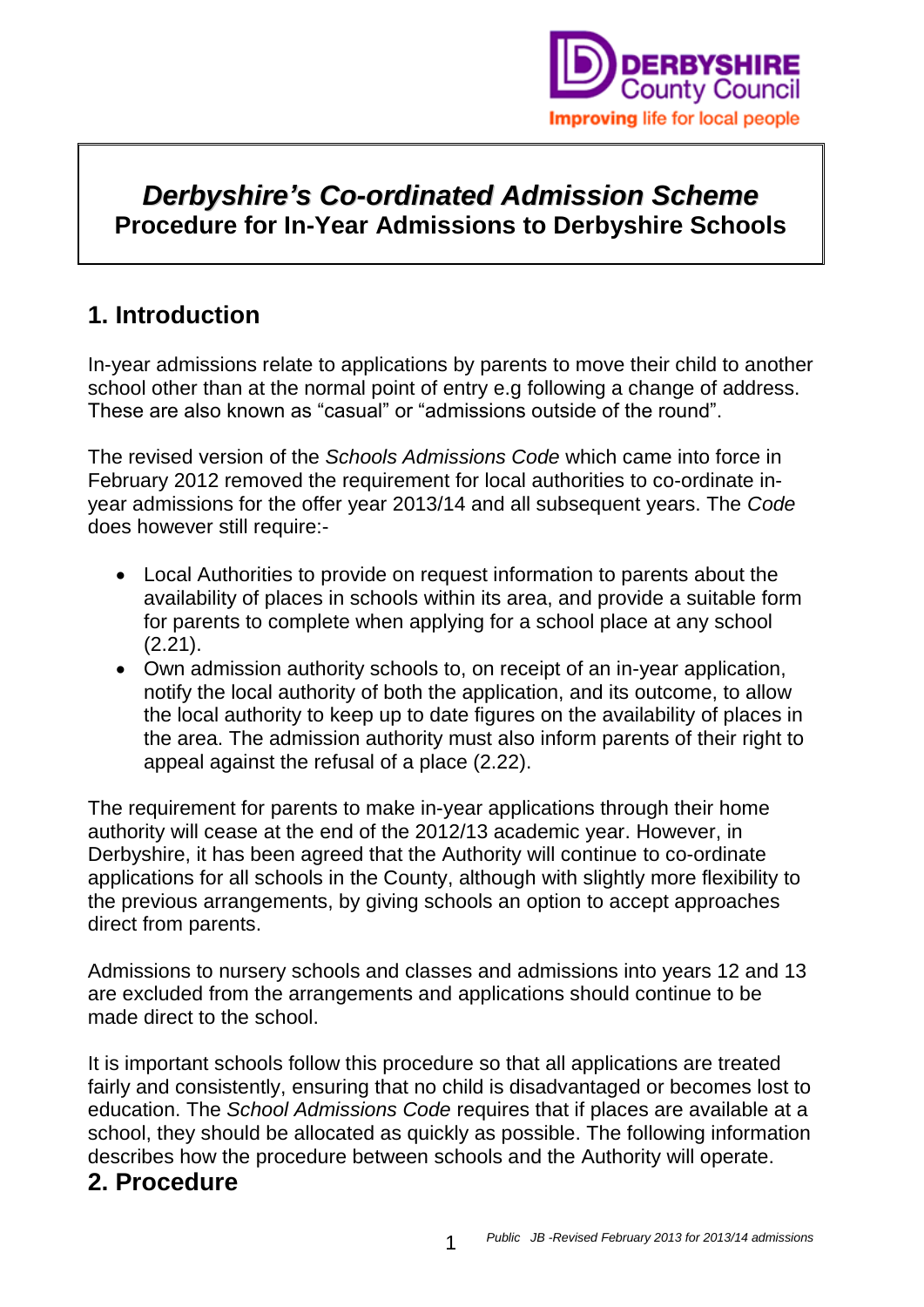Applications will fall into two categories:

- *(i) Direct to the Admissions and Transport Team*
- *or*

*.*

*(ii) Approaches Direct to Schools*

### **i) Applications Direct to the Admissions and Transport Team**

- Applications should be made on the common application form. Parents can apply online at [www.derbyshire.gov.uk/admissions](http://www.derbyshire.gov.uk/admissions) or by phone to Call Derbyshire on 01629 533190 or on a paper form (AF5) available for download from the website or direct from the Admissions and Transport Team. Parents are invited to express preferences for 3 schools.
- Applications will be acknowledged by the Admissions and Transport Team.
- Applications will be subject to scrutiny to determine whether they meet the criteria for consideration under the Fair Access Protocol (this does not override a parents right to pursue a place at a particular school).
- The Admissions and Transport Team will log the application on the Admissions System and the preferred schools advised by email that they can view the details on the Schools Access Module (SAM).
- If a child is currently attending a Derbyshire school the application will also be shown on the leavers screen of the appropriate in-year admission round on SAM (unless the parent withholds their consent).
- Schools may notify the Admissions and Transport Team of oversubscription in individual year groups and, by agreement, applications may be refused without the school considering the individual request. Schools will still be advised of requests and can view the details on SAM.
- Schools must consider requests and inform the Admissions and Transport Team within 5 school days whether or not a place is available.

#### **School Response - Place Available**

- Where a place is available at one or more of the preferred schools the Admissions and Transport Team will write to the parent offering the highest priority school available and confirm with the school(s) if a place is required or not.
- Parents will be advised in the offer letter to contact the school within the next 10 school days to confirm that they are taking up the place and agree the starting arrangements.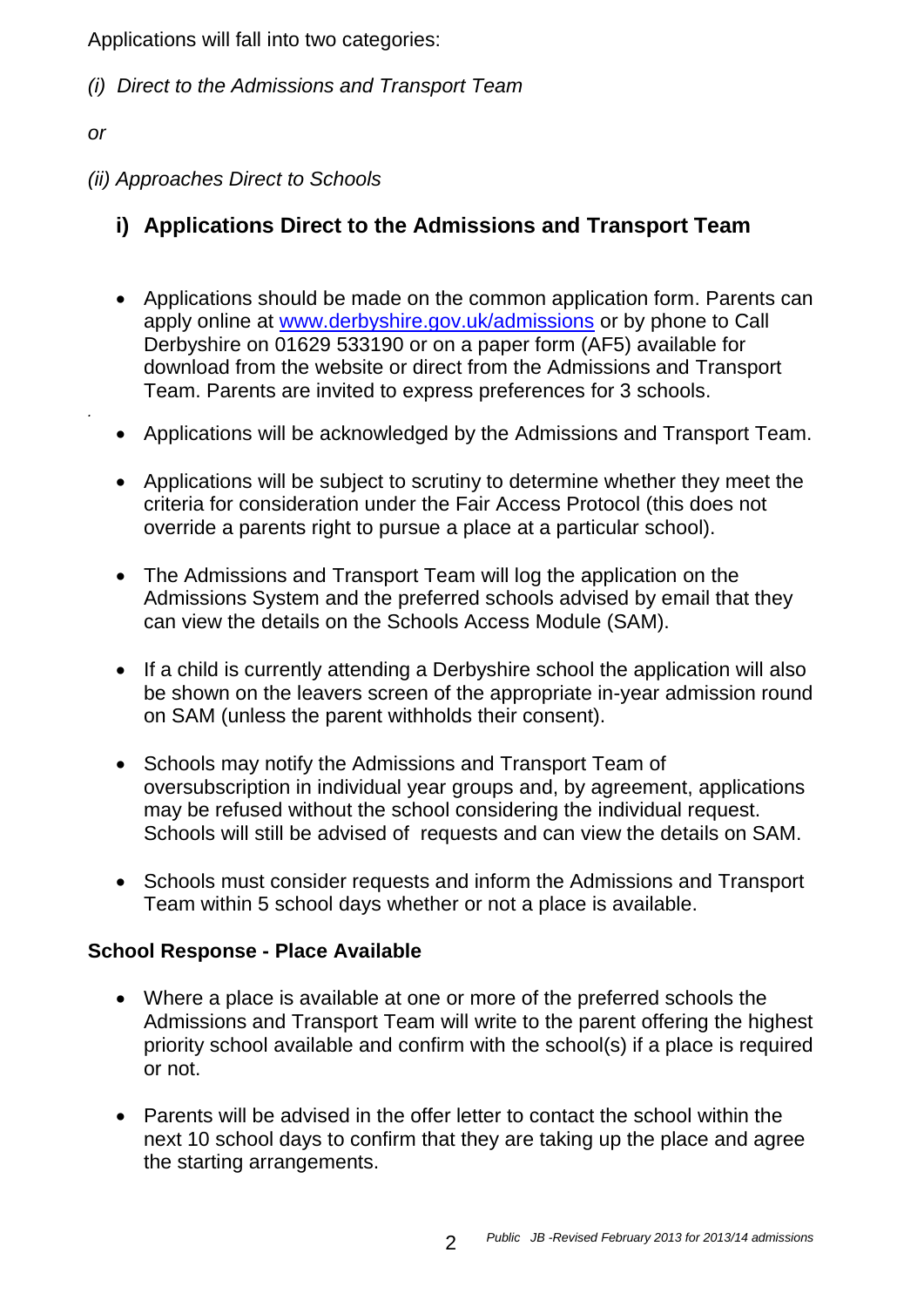• The offer letter will also confirm the date by which the child must be admitted. Where the application is on the basis of a house move the letter will state that the child must be admitted within 10 school days of the parents contacting the school and for cases that do not involve a house move the start date will be the start of the next term.

#### **School Response - No Place Available (Refusal)**

- Where a request is refused the reason for the refusal in accordance with the *School Admissions Code* must also be confirmed to the Admissions and Transport Team. The reason for refusal is required for inclusion in the decision letter to parent.
- The Admissions and Transport Team will write and notify the parent of the refusal of their preference(s).
- In all cases where a preference is refused the parent will be informed of their right to an independent appeal.
- Where no place can be offered and the child has no current school place the Admission and Transport Team will ensure that a place is secured either through the appeals process, by the parent expressing further preferences or placement through the Fair Access Protocol where appropriate. This to be done in liaison with the Education Welfare Service.

### **(ii) Approaches Direct to Schools**

Schools who wish to accept approaches for places direct from parents should deal with requests as follows:-

#### **School Decision – Place Available**

- The school verbally confirms to the parent the offer of a place.
- The school either faxes or emails the Admissions and Appeals Team to advise them of the verbal offer with the following details:-

Child's name Child's address Child's date of birth Year group admitted to Starting date

NB for security reasons emails must only be sent from schools' EMBC address.

• The Admissions and Transport Team will log the application and write to the parent confirming the offer of a place.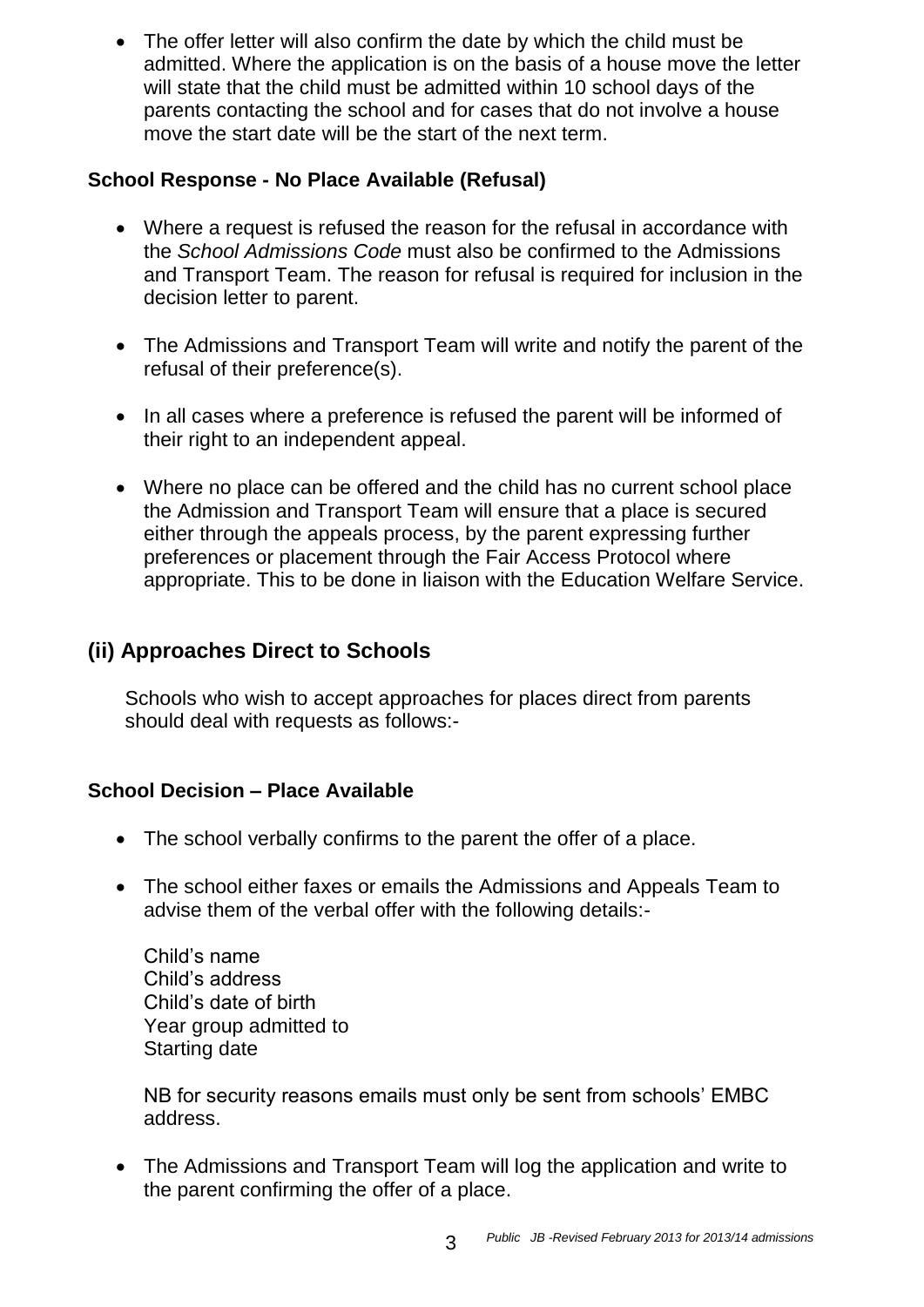• In situations where there are only one or two places remaining in the particular year group, the school should first check with the Admissions and Transport Team that there are no application requests pending/outstanding before making a verbal offer.

#### **School Decision – No Place Available (refusal)**

- The school verbally confirms to the parent that a place is not available.
- The school either faxes or emails the Admissions and Transport Team to advise them of the verbal refusal with the following details:-

Child's name Child's address Child's date of birth Year group Current school Reason for refusal

NB for security reasons emails must only be sent from schools' EMBC address.

- The Admissions and Transport Team will log the application on the Admissions System.
- The Admissions and Transport Team will write to the parent confirming the refusal and inform them of their right to an independent appeal.
- Where a child has no current school place the Admission and Transport Team will ensure that a place is secured either through the appeals process, by the parent expressing further preferences or placement through the Fair Access Protocol where appropriate. This to be done in liaison with the Education Welfare Service.

# **3. Waiting Lists**

- The Authority will not maintain waiting lists for in-year admissions for community and controlled schools.
- Own admission authority schools may choose to maintain waiting lists for in-year admissions. Priority on the waiting list is determined according to the school's oversubscription criteria.
- Where own admission authority schools do maintain waiting lists it is the responsibility of the school to communicate with parents where places become available. Schools should inform the Admissions and Transport Team where offers are to be made from the waiting list.
- Parents already on the waiting list and wishing to place their child's name on the list for the next academic year should be advised to make a new application in the term preceding the new academic year to update their application details and confirm their continuing interest.